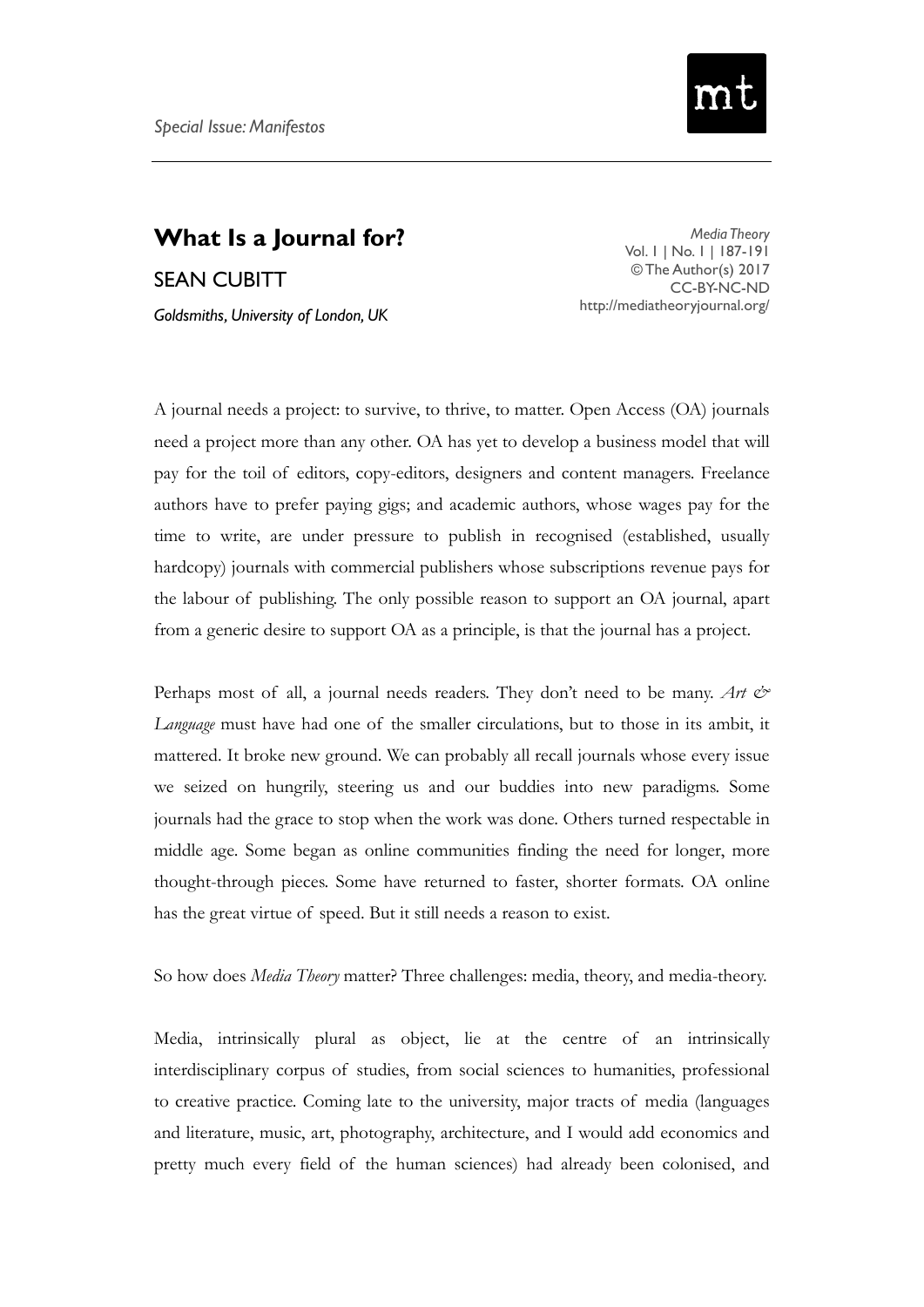others (notably computing and information science) would be colonised at the same time as media and communications were staking out their claims. Each of the competitor departments had developed their own discourses, practices, pantheons, controversies. Throw in emergent discourses of the last 30 years like critical cartography and much of science and technology studies, and broad acres of contemporary philosophy. To matter, *Media Theory* needs to bite the transdisciplinary bullet, refuse the closures effected by disciplinary histories including our own, and demand the right to speak to, through, with and about *all* media. Anything that mediates. Weapons. Sex. Cash. Mosquitoes. Chlorophyll. Seismographs. Neurons. Mediation is not exclusively human, but it is what humans do when they are being human. The ecological principle concerns the connectivity of everything with everything else. What connects, mediates. Media are the materials and energies that connect humans in societies and ecologies. If the project of media theory is to matter, it cannot restrict the object of the study of media to technologically produced, transmitted and consumed media, still less to the sub-disciplinary contest of cinema, TV, Internet, press, radio etcetera. For too long we accepted that as technologies, media were exclusively human and divorced from the physical environment. For too long we ignored workplace media. For too long we believed in the divorce of factual and entertainment media. For too long we failed to insist that geographers and historians worked with and on media, that psychology and the sciences depend on media and mediations. We thought it was okay to be innumerate. We set ourselves apart from business communications. We have colluded in our own multiple alienations.

If media are what connect us, then a profound question about them is: how come we are so disconnected? That is the kind of question about media history and practice that only broad, collective effort could answer. At present, we lack the tools to build collective effort because our theory, like our disciplinary divisions, is composed of diverse, isolated and mutually incompatible schools. We distrust the idea of master discourse, *maîtres-à-penser*, super grand unified theory; but for lack of it increasingly inhabit a field of mutually incomprehensible language games. The terrifying prospect of the 'marketplace of ideas' that our paymasters openly promote in the name of freedom of speech easily displaces claims to academic freedom because collectively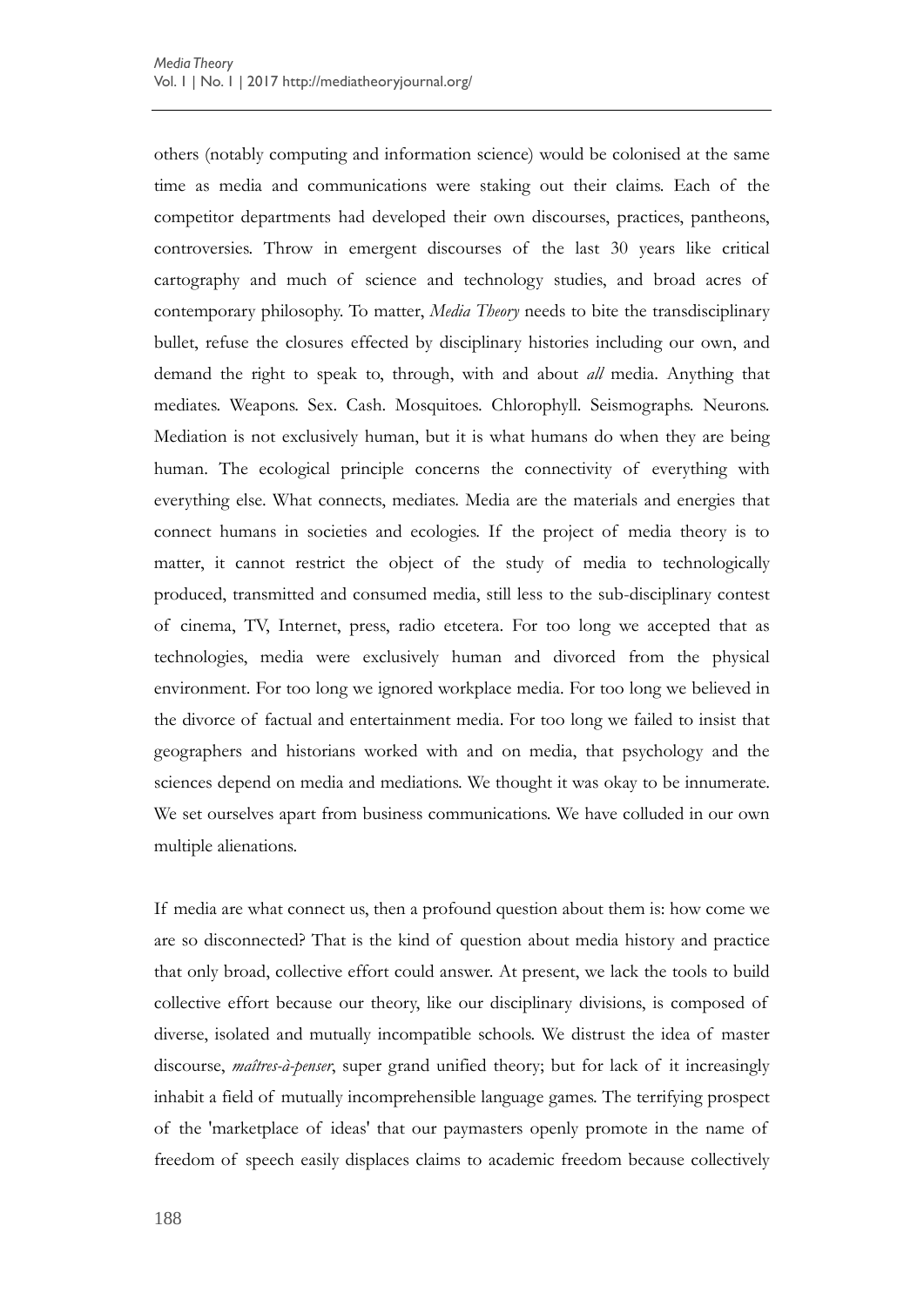and severally we would rather dump on one another than build an alternative to marketisation. We have no common cause, and no common means to pursue it.

Our distrust of unity actively enables this conversion of a debate that has never occurred into a shopping mall. Our reluctance to speak about truth contributes to the crisis of truth in contemporary democracy. Our reluctance to make value judgements contributes to the general tawdriness. *Media Theory* should absolutely refuse to accept this state of affairs. Theory is distinguished from philosophy by its address to actuality, however we define it. Philosophy starts from axioms: theory, wherever it starts, must always return to the stuff of media: affects, demands, techniques, materials, however we define them. Theoretical schools have become as much echo chambers as the alt-right. We may never reach agreement, but it is absolutely essential to meet and debate, to challenge each other with what we think constitute the object, the method and the goal of enquiry. That is a purpose worth pursuing.

We will only discover whether there is indeed a phenomenon we can call 'media' by comprehensively reconceptualising what concerns us as the shared *object* of our studies. An agora of theories is a proposal, not quite for a *method* but for a stage on which the encounter between alternate methods can be staged. The remaining question of media-theory concerns what we might want to produce. Every profession, every discipline, has at its core a specific good: shelter, justice, health, wealth. What is the *good* of a catholic debate about what connects us? Ultimately the goal must be to provide a place where these various goods can be contested. But the more urgent and specific task is to establish a place for that discussion. In the long term, a project worthy of open access engagement and the gifts of work it will demand would be to build a theatre where that drama can unfold. But in the interim, the media skills and knowledge we share collectively are exceptionally fit for debating its design. This is not a demand to abandon specialisation: specialisms have historically led us into the new through narrow gates. Pointing to the marginal and marginalised, the odd and the unique instance have constantly made us pause, rethink, and rewrite our understandings of history and the present. An apparently trivial observation about eyeline matches in classical Hollywood led Laura Mulvey [\[https://doi.org/10.1093/screen/16.3.6\]](https://doi.org/10.1093/screen/16.3.6) to overthrow everything we thought we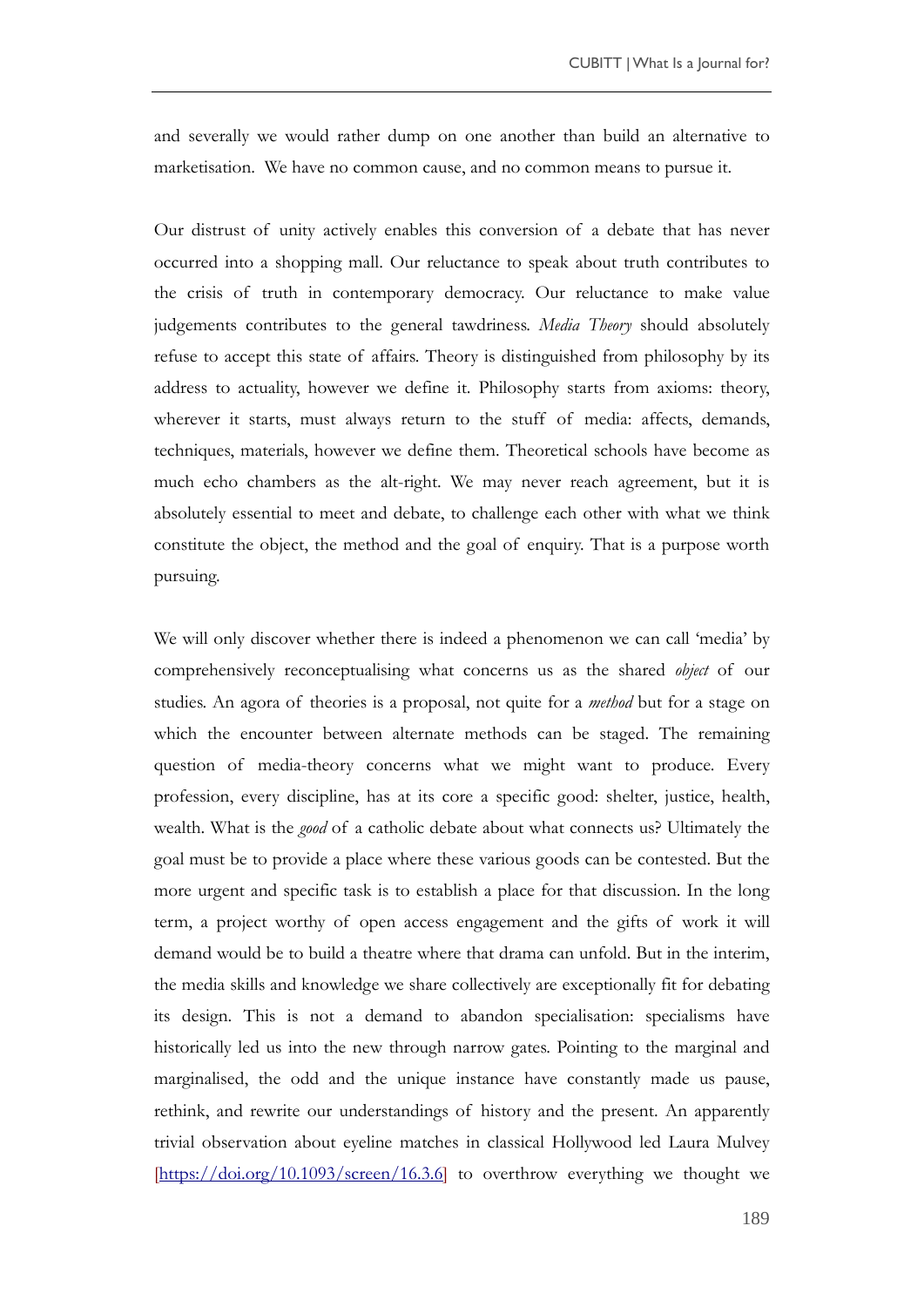knew about how to study film. We are now at a point, however, when specialism defends itself for its own sake, as a value, as connoisseurship all too often framed in the nostalgic desire to regress to an imagined past of genteel appreciation and arcane disputes. Specialisms are not intrinsically valuable. Specialisms achieve value when they reveal a new potential in the stock of knowledge; because potential is power, the capacity to become otherwise, and therefore oriented to the future, not to the past.

The project of a collective media theory might then be to use the dialogue between our specialist objects and schools of thought to unleash the potential each of them has locked up inside its disciplinary firewalls. We may need disputation on the crises of the  $17<sup>th</sup>$  century Neapolitan baroque as a sketchpad in which we can begin to draft models for the infrastructure of a public debate on the nature of the good and the good life. The debate that never happened between Habermas and Foucault [\[https://mitpress.mit.edu/books/critique-and-power\]](https://mitpress.mit.edu/books/critique-and-power) might well have turned out as a dance of dinosaurs, but you have to regret that the apostle of the public sphere never confronted the architect of biopolitics. Or perhaps dead white men send too long a shadow over us anyway. And perhaps dialogue, as in face-to-face disputation between two people, is no longer possible or appropriate in the  $21<sup>st</sup>$  century. Today, if there is to be any kind of democracy, any politics (if by politics we mean open debate about how we should live together), it will be mediated (the ecological principle implies that the debate be open to non-humans too; technological mediation makes it even more obvious that technologies and natural materials are already implicated). We are media specialists: we should discuss together what different media did, do or can provide to inform the enabling of debate in the  $21<sup>st</sup>$  century. Popular drama or vanguard architecture? Queer affect studies or big data analysis? How do we end the habit of retreating into our homely circles of the like-minded? How do we create the grounds where disagreement is explicit and fruitful?

A journal has to be a collective enterprise of readers, writers and editors if it is going to live. To do that it needs a project. The excitement of OA is exactly that it opens up the grounds for collective discussion of what we mean by words like 'open' and 'access'. The closed circles of chat among the like-minded about Peircean semiotics or the beta coefficient prediction of social presence in online learning is useful in its